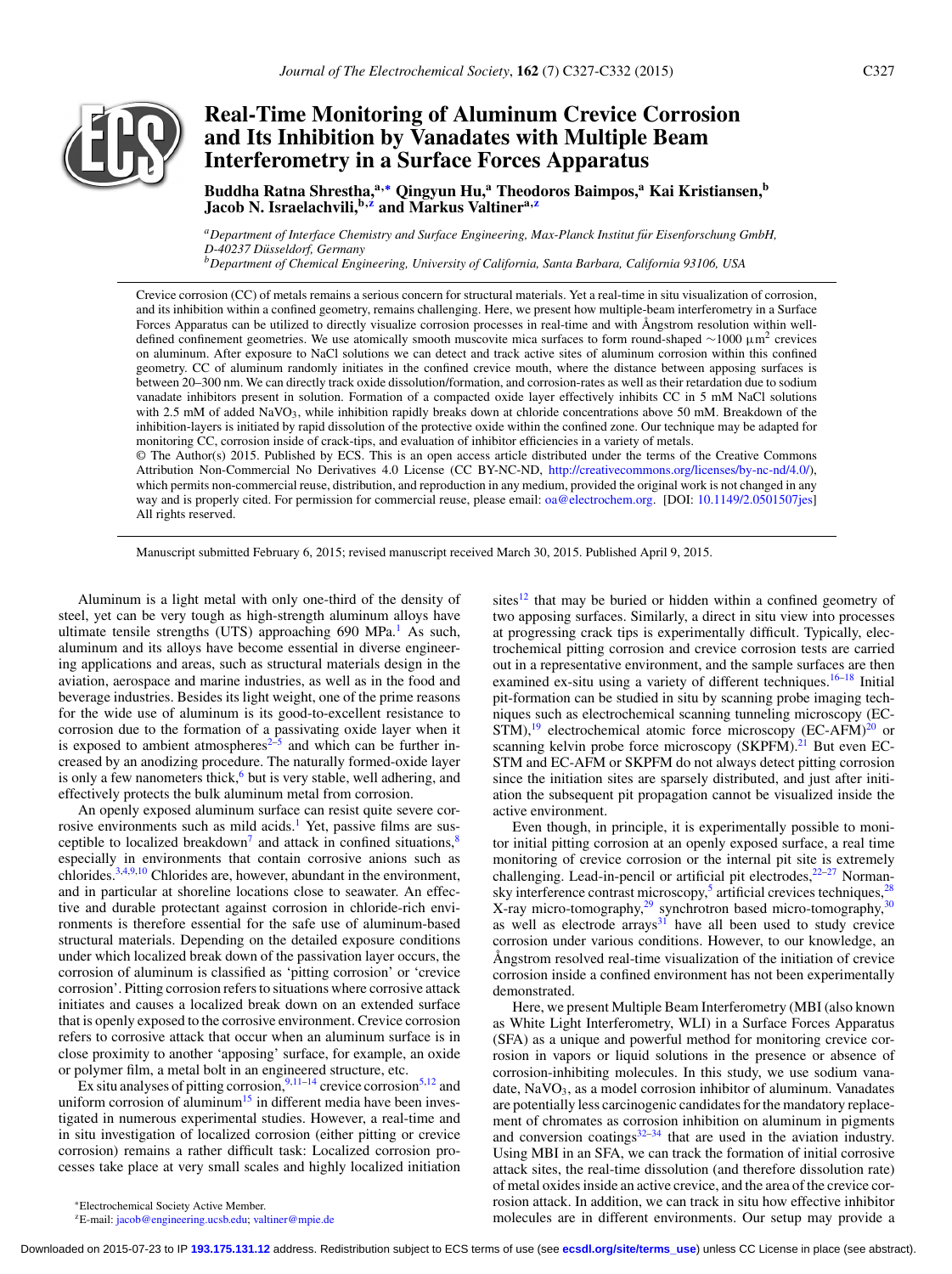unique tool that can be extended to studying corrosion under confined situations, such as crack-tip propagation and/or crevice corrosion of other metals and alloys, provided that the surfaces or substrate films are reflective enough for performing white (in principle any type of light as UV and IR) light interferometry.

### **Materials and Methods**

*Chemicals.—* All chemicals were purchased from Sigma-Aldrich at the highest purity available (sodium metavanadate  $= 99.9\%$  pure). Solutions were prepared with Milli-Q (Millipore) water with a resistivity  $\geq$ 18 M $\Omega$  cm<sup>-1</sup> and a TOC  $\leq$  2 ppb. Optical grade 1 ruby-mica was obtained from S&J Trading Company (NJ, U. S. A.) as sheets of about 20 cm  $\times$  20 cm and 3 mm thickness. 5–10 cm<sup>2</sup> mica sheets with thicknesses ranging from  $2-5 \mu m$  were hand-cleaved from raw sheets and used for the experiments. Edges of freshly cleaved thin mica sheets were melt-cut using a hot platinum wire in order to prevent clay swelling. Particular care was taken to avoid contamination of the mica sheets by Pt-particles. Physical vapor deposition (PVD) back-silvered mica sheets were cut and then glued to cylindrical silica disks of nominal radius of curvature  $R = 7 - 15$  mm. Semitransparent Ag and Al thin films (45 nm) were prepared by PVD at deposition rates of  $\leq 3 \text{ Ås}^{-1}$ .

*Surface forces apparatus (SFA).—* SFA measurements were performed at 21◦C in a cleanroom using the SFA 2000 model obtained from SurForce LLC (Santa Barbara, Cal., USA).<sup>35</sup> One cylindrical disc with an atomically smooth and back-silvered muscovite mica surface $36$  and an apposing disc with a 45 nm thick aluminum layer were mounted in the SFA in a cross cylinder geometry. This creates a 2-layer interferometer<sup>[37](#page-5-28)</sup> with the Al surface facing the solution side, while the back-silvered mica surface acts as the crevice former. Zero distance  $(D = 0)$  is defined as contact between mica and aluminum in dry argon gas. Any changes of the separation distance between the Ag and the Al "mirror" surfaces due to, e.g., ingress of water, or shift of the Al-mirror surface due to corrosion (conversion into oxide or dissolution), can be tracked in situ by following both the distance shift of the mirror *and* the change of the intensity (due to the thinning of the reflecting aluminum layer). The setup is sensitive to about 25–50 picometers absolute shifts of mirror distances, relative to the zero distance,  $D = 0$ , defined in dry argon gas. Further experimental details of WLI and MBI in an SFA are described in previous work.<sup>38-[40](#page-5-30)</sup>

## **The Experimental Idea and Setup**

Figure [1](#page-1-0) shows a schematic of the experimental setup. In an SFA, a metal-coated (here aluminum-coated) glass cylinder and an apposing back-silvered mica sheet glued to another cylindrical glass surface, are mounted facing each other in a crossed-cylinder geometry (Fig. [1a\)](#page-1-0), and brought together using a motor and piezo-driven approach mechanism into a well-defined flattened contact. One surface was mounted on a double-cantilever "force-measuring" spring (here with a spring constant of *k*∼500 Nm−1) through which the force between the two surfaces, *F*, can be controlled. A full schematic of the SFA setup is described in previous work.<sup>38</sup>

The initial contact was in a dry argon atmosphere (in the closed and atmospherically controlled SFA chamber). For establishing a flat contact, the atomically smooth and chemically inert mica surface acts as a "crevice former". The glue layer used to glue the back-silvered mica onto the cylindrical glass disc acts as compressible layer that, by adjusting the applied force, *F*, allows control of the confinement and flattened area,  $A = \pi(\phi_i/2)^2$  with diameter  $\phi_i$  of the area of contact, *A*. In the crossed-cylinder geometry the confined flattened region is circular. In this typical SFA setup, contact pressures can be precisely controlled and measured in situ.

Throughout an experiment, white light was guided through these apposing mirrors: the potentially corroding metal Al and Ag on the back side of the crevice forming mica that together form an interferometer. Constructive and destructive interference of discrete wavelength leads to the formation of so-called Fringes of Equal Chromatic Order (FECO) that are measured in a conventional grating spectrometer in real time – this being the basis of WLI or MBI.

For a detailed introduction of MBI the reader is referred to earlier work[.37](#page-5-28) Briefly, a typical FECO image showing a flattened contact is shown in Figure [1b.](#page-1-0) The two dimensional FECO pattern or spectrum measured in the spectrometer simultaneously provides (i) the spectroscopic axis that gives the distance between the two apposing mirrors to better than 0.1 nm, and (ii) the lateral axis that provides an optical image of a section through the contact region with a (lateral) resolution of about ∼0.7 μm.

<span id="page-1-0"></span>

Figure 1. (a) Schematic of the experimental set up. (b) Shows a typical FECO that indicates a flat contact. (c) Schematic of the confined region (red rectangle) after a droplet of water is injected.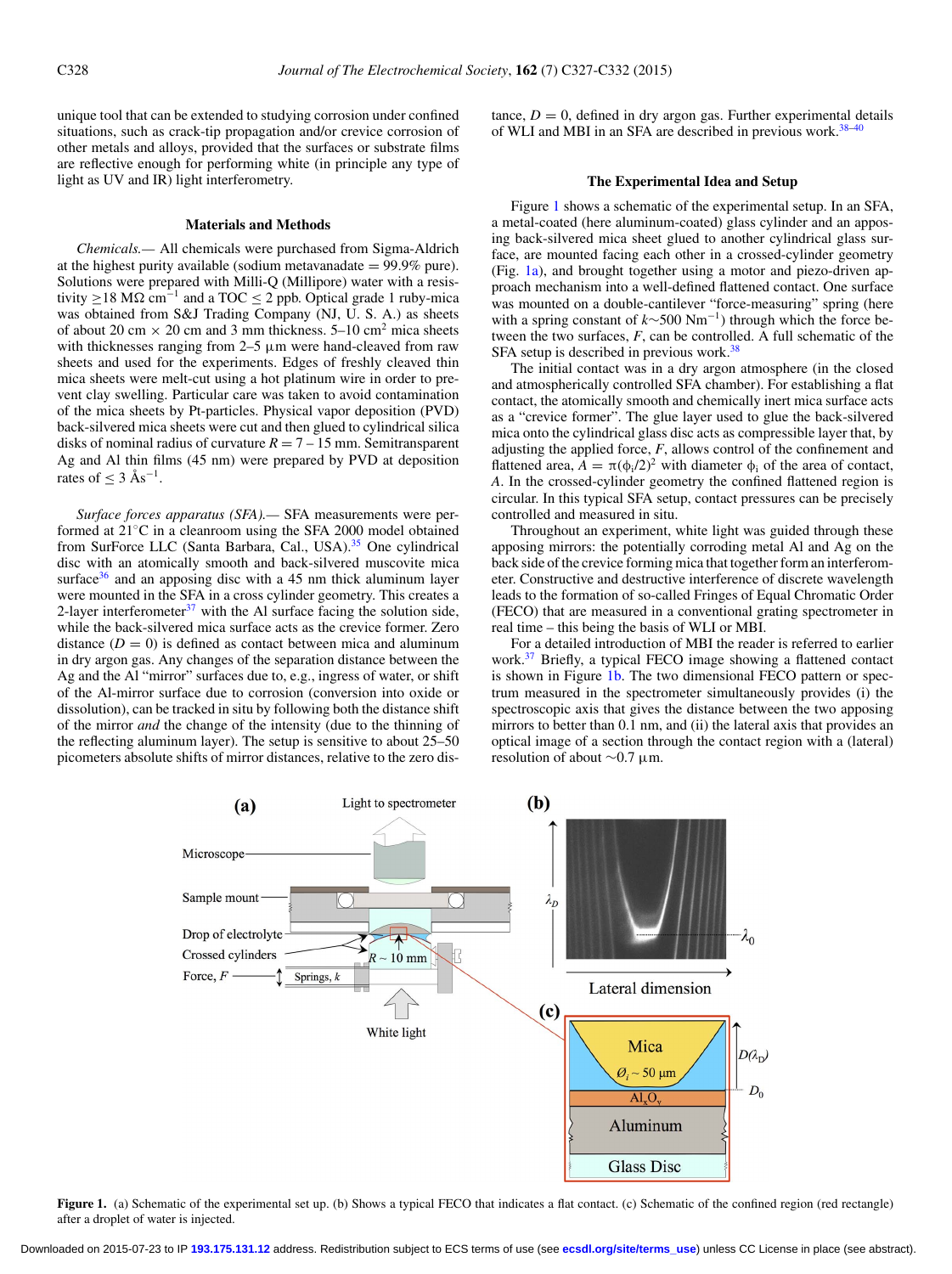Using the microscopic lateral imaging capability of the SFA, the area of the formed flat and round shaped contact region (typical diameters are φi∼50–100 μm) can be directly measured, and pressures, *P*  $= F/A = F/\pi(\phi_i/2)^2$ , can calculated based on the applied spring loading force, *F*. Here, we applied contact pressures of 3–4 atmospheres, and no direct influence of the applied pressure variation was found in this range. Also, in the initial contact situation in dry argon gas, the thickness of the mica can be directly measured from the FECO spectrum and the absolute zero distance,  $D = 0$ , is thereby defined.

As depicted in Figure [1c,](#page-1-0) in order to study crevice corrosion a drop of "potentially corrosive" electrolyte was injected between the two surfaces. Simultaneously, the defined crevice situation with a metal test surface (here aluminum) confined by a mica crevice former was continuously monitored in real time by recording the FECO at 2 frames per second (fps). This time resolution of 500 ms was sufficient for the present work, yet frame rates up to ∼100 fps are possible with our current sensors. Continuous monitoring of FECO allowed in situ visualization and deciphering of the corrosive processes that occurred in confinement after exposure to corrosive environments by real time quantitative measurements of the following:

- The **intensity** of the transmitted light (fringes) through the two surfaces increases if the test surface (Al) starts to thin due to corrosive attack.

 The change in the **FECO fringe position** and hence the wavelength shift  $\Delta\lambda$  away from  $\lambda_0$  correlates with a shift  $\Delta D$  of the metallic reflecting mirrors, that can be positive (expansion) or negative (contraction). This shift can be due to the surfaces coming closer together across the electrolyte solution (water gap), or dissolution of metal or metal oxide, or adsorption of additional material, salt or corrosion inhibitor. Also, formation of light absorbing layers, such as highly doped semiconductors or metallic layers with a high imaginary part of the refractive index can shift the wavelength, while simultaneously decreasing the transmitted intensity.

 The imaging capability of the SFA allows tracking of the 2D surface profile through a contact, and a 3D image can be obtained by laterally scanning or rotating the beam with a Dove prism. 3D recording has a lower time resolution, of minutes. Due to the fast corrosive breakdown we find in aluminum, in this work we focused only on fast 2D scanning of the corrosion site.

#### **Results and Discussion**

Here we describe how our setup works to monitor in real-time crevice corrosion of aluminum in the presence and absence of the corrosion inhibitor vanadate (e.g., NaVO<sub>3</sub>) in 5 mM chloride (e.g., NaCl) solutions. We also investigated the corrosion inhibition efficiency of vanadate by increasing the concentration of chloride in the solution.

*Monitoring a corrosion process under confined conditions in the presence and absence of NaVO3.—* After establishing and referencing  $D = 0$  in dry contact between aluminum and a mica (crevice former) surface, a droplet of 5 mM NaCl solution with or without an additional 2.5 mM of NaVO<sub>3</sub> of pH  $\sim$  5.5 was injected between the surfaces. The FECO spectrum was recorded, which, as previously described, results in both intensity changes and mirror shifts in the confined and wetted environment.

As shown in Fig. [2,](#page-2-0) in 5 mM NaCl solution (black data points) we found strong changes due to corrosion of the aluminum, while in solutions with an added 2.5 mM  $NaVO<sub>3</sub>$  (blue data points) we found little changes in the interfacial structure. Figure [2a](#page-2-0) compares the recorded change of intensity of transmitted light observed in 5 mM NaCl solution and in 5 mM NaCl with  $2.5$  mM NaVO<sub>3</sub>. Here, the lowest intensity of transmitted light is defined as 0 and the maximum intensity is normalized to 1. These data were recorded in the center of the confined region. In 5 mM NaCl, we find that the intensity of the transmitted light (i.e., the FECO fringes) decreased slightly in the beginning, became scattered, then increased precipitously after about 3 hours to a maximum, accompanied by a broadening and

<span id="page-2-0"></span>

**Figure 2.** (a) Normalized intensity change as a function of time. At  $t = 0, 5$  $m$ M NaCl with and without 2.5 mM NaVO<sub>3</sub> was injected into the confined contact zone. The schematic indicates the corrosion of the entire confined region observed in 5 mM NaCl (*cf.* text for details). **(b)** Mirror shift as a function of time. The schematic indicates that the passive layer shrinks and alters upon ingress of vanadate ions.

eventual disappearance of the FECO fringes (see Fig. [3](#page-3-0) later). This indicated that the aluminum layer fully corroded, i.e., was removed entirely. The initial decrease in the intensity of the transmitted light directly indicated that the ingressing electrolyte reacted with the metal (Al) giving rise to a light-absorbing corrosion product. It appeared that NaCl may have reacted<sup>[41](#page-5-31)</sup> as well as incorporated<sup>13,[42](#page-5-33)[–45](#page-5-34)</sup> with/into the native oxide to form dissolved interfacial oxy-chloro compounds and/or a defect-rich and possibly semiconducting metal oxide phase. As such, both the initial decrease of light intensity, and the slight negative mirror shift (see Fig. [2b\)](#page-2-0) have nothing to do with corrosion of the aluminum, but they indicate a chemical reaction and thinning of the passivating oxide layer. However, at this point in time we cannot provide a more detailed chemical view into the crevice and the intermediate species during this active process. Here, combination with in situ spectroscopic techniques may provide a more detailed insight in the future.

In addition, these results also show that it apparently takes about 3 hours to initiate an oxide breakdown. This suggests a correlation with the time needed to reach a critical concentration of interfacial chloride that is necessary to fully break down the passive oxide film,  $17,18,46$  $17,18,46$  $17,18,46$ (indicated by red circle in Fig.  $2a$ ). Once this critical concentration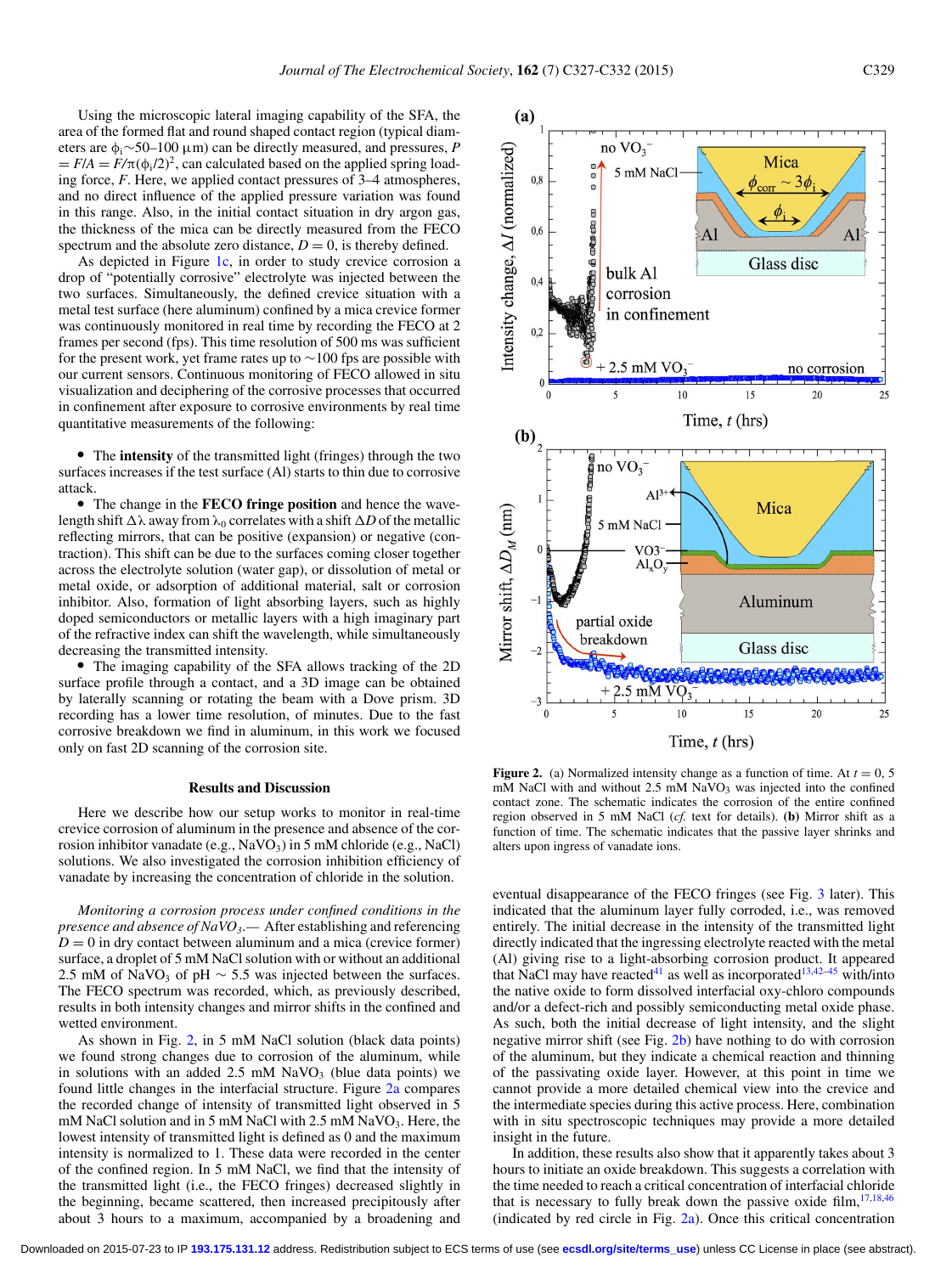<span id="page-3-0"></span>

**Figure 3.** Consecutive 2D FECO images obtained as a function of time (indicated) after injection of 5 mM NaCl into a confined aluminum/mica contact. The schematics below show the progress of the corrosive reaction as deduced from the FECO images. As indicated in the schematic shown in Fig [3c](#page-3-0) a subtle balance between material transport rates (diffusion and migration) as well as reaction rates may control the locations where rapid CC initiation is most likely.

is reached, the passive layer breaks down quickly as suggested by our data, and consequently the exposed aluminum surface rapidly corrodes.

The results of Fig. [2](#page-2-0) show that *only the confined aluminum becomes corroded* when it is exposed to 5 mM NaCl, as illustrated in the schematic in Fig. [2a.](#page-2-0) Experimentally, this can be directly seen in the FECO shown in Figure [3f,](#page-3-0) where the FECO outside the contact region are intact, with unaltered shape and intensity (discussed in detail below), while inside the contact all the initially reflecting aluminum layer has been removed.

Figure [2b](#page-2-0) shows the simultaneously recorded absolute mirror shifts during the corrosive attacks with 5 mM NaCl (black data points), and  $5$  mM NaCl with  $2.5$  mM NaVO<sub>3</sub> (blue data points and schematic inset). In 5 mM NaCl, we see that initially the mirrors gradually shift to shorter separations, indicating a thinning of the native oxide layer by  $\sim$ 1 nm. After about 3.5 hours, as the reaction progresses, the mirror distance shifts to larger separations at an increasingly faster rate. This reflects how the initial gradual dissolution of the native oxide film in the presence of chloride<sup>47</sup> transitions to corrosion of the now unprotected metal, where chloride and water both simultaneously react with the fully exposed aluminum surface leading to a rapid corrosive dissolution. The increase of the interfacial layer thickness may be due to corrosion product formation and/or swelling of the aqueous interfacial water layer due to rapid solvation of corrosion products.

In contrast, in the presence of  $NaVO<sub>3</sub>$ , Fig. [2b](#page-2-0) shows a similar initial negative mirror shift distance of about 2 nm upon ingress of the electrolyte, suggesting that the native oxide is compacted as well. Together with the intensity change shown in Fig. [2a,](#page-2-0) this data supports the formation of a compacted vanadate/ oxide layer that is stable over the remaining 25 hours of exposure. In particular, Fig. [2a](#page-2-0) shows that the intensity increased slightly in the beginning, suggesting a chemically different interfacial process that is consistent with the formation of a passivating layer containing vanadate ions, followed by a constant (unchanging) transmitted intensity for the remaining 25 hours of the experiment. Formation of a stable and adherent  $VO_3^-$  containing layer and/or suppression of oxygen reduction by vanadate<sup>48,[49](#page-5-39)</sup> could, therefore protect the passivating oxide layer on the surface.

The SFA-FECO method provides detailed information not only at one particular point within the confinement area: as already mentioned, the FECO spectrum represents a 2D 'image' through the corroding contact junction as well as outside of it. Figure [3](#page-3-0) shows the full 2D FECO obtained at different times of the experiment described in Figure [2](#page-2-0) performed in 5 mM NaCl, and a schematic illustration of the corrosion process at the interface. Initially (Fig. [3a\)](#page-3-0), electrolyte is sandwiched between the aluminum oxide and mica surfaces. Figures  $3b-3c$  show the FECO fringes at  $t = 1.5$  and 2.0 hours, respectively, after wetting the confined region (at  $t = 0$ ), which clearly shows that the transmitted intensity has increased in regions just outside the 'contact area', i.e., on the right and left curved arms of the FECO just outside the flat central (confined) region, while the intensity in the confined region has remained essentially unchanged. Similar region dependence on the dissolution phenomena has been reported for silica surfaces in close proximity to muscovite mica.<sup>50</sup> As already discussed above, an increase in the intensity at any particular location indicates that the aluminum in that location is dissolving away, allowing more light to pass through that point into the spectrometer. The FECO fringes also become much broader at these points due to a roughening of the metallic interface. By  $t = 2.5$  and 3.1 hours (Fig. [3,](#page-3-0) [3d](#page-3-0) and [3e\)](#page-3-0) new corrosion hot spots have appeared, grown, and spread even farther out from the center, indicating that the corrosion process involves lateral, depth, and areal expansion, i.e., strong roughening of the corroded surface.

This direct view into corrosion in confinement strongly suggests that corrosive attack starts in the opening of the crevice mouth *just outside* the intimate contact zone. In the system studied here, corrosive attack starts at locations where the two surfaces are separated by  $D = 20-300$  nm. In general, this behavior is not uncommon for CC and was also observed e.g. for alloy  $22.51,52$  $22.51,52$  $22.51,52$  It is however not immediately obvious, why CC should initiate and quickly progress just outside the intimate confinement zone. Therefore, one has to consider two competing processes, (i) the generally lower reaction rates further out of the intimate contact zone, as well as (ii) the competing material transport rates into and out of the crevice environment, which are slowest inside the intimate contact area. Consequently, a subtle balance between decreasing reaction rates and increasing rates of diffusion toward the outer confinement zone will naturally shift the most active region outside of the most intimate contact zone, at least during initiation of CC. Please also note, that the opening angle of our artificial crevices in both our schematic and the FECO are largely overestimated due to the lateral and vertical scale difference of  $\geq$ 3 orders of magnitude ( $\mu$ m resolution in x/y and Å resolution in z). This large-scale confined region (over several  $10$ 's of  $\mu$ m the distance between the crevice former and Aluminum is just a few 100 nm) may also contribute to the very pronounced shift of CC out of the intimate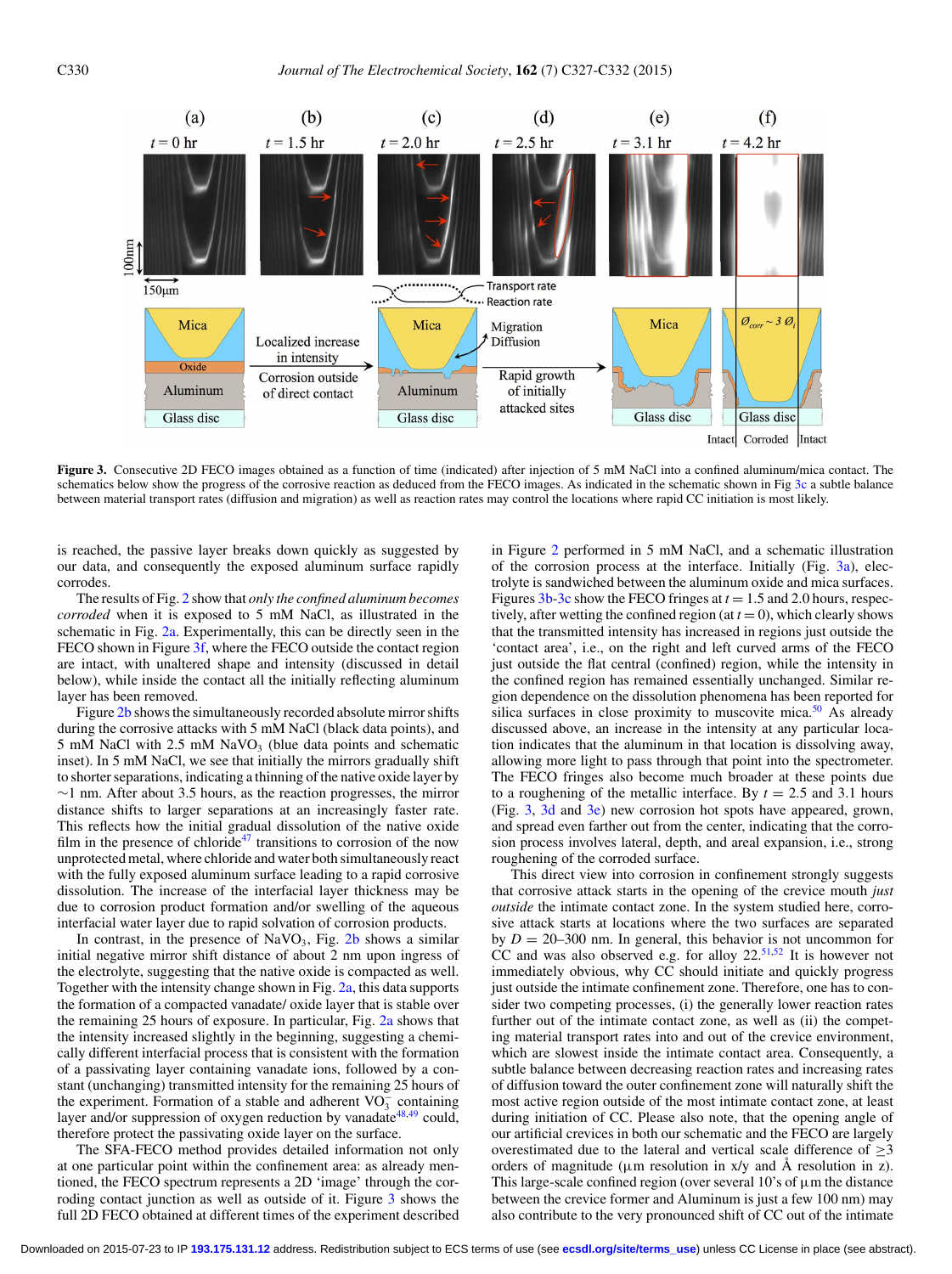<span id="page-4-0"></span>

**Figure 4.** (a) Plot showing change in the (normalized) intensity of transmitted light with time in various solutions as indicated in the figure. (b) Plot showing mirror shift with time.

contact zone in these experiments. Related effects were observed in geological dissolution phenomena such as pressure solution,  $50,53-55$  $50,53-55$ and in a study where corrosion rates were monitored as a function of water film thickness.<sup>56</sup>

After 4.2 hours (Fig. [3f\)](#page-3-0), the FECO just around the contact region, but now also within the confined region, have completely disappeared. Nevertheless, we still clearly see the FECO pattern well outside the confined region, beyond an area approximately 3 times the diameter of the initial flat contact,  $\phi_i$ , where surfaces were  $D > 300-500$  nm apart. This indicates that the metal corroded only within and immediately around the confined region, but not well outside it. The times indicated in Figure [3](#page-3-0) also show that the corrosion process is (relatively) slow in the beginning and much more rapid later. Detailed chemical information may become accessible by combining FECO analysis with in situ spectroscopic techniques such as Raman or IR spectroscopy. This is however, beyond the scope of the current work.

*Effect of chloride concentration on corrosion inhibition.—* The effect of the chloride concentration on the inhibition efficiency of  $NaVO<sub>3</sub>$  was also tested, or more specifically, the 'critical' NaCl concentration above which  $2.5 \text{ mM NaVO}_3$  no longer inhibits corrosion. Figure [4a](#page-4-0) shows the intensity change as a function of time for 5, 50 and 500 mM NaCl with  $2.5$  mM NaVO<sub>3</sub> as indicated in the figure. As already described, in case of 5 mM NaCl with  $2.5$  mM NaVO<sub>3</sub>, corrosion was effectively inhibited for at least 25 hours. When the concentration of NaCl was increased to 50 mM, the oxide layer was quickly consumed and the confined metal dissolved away within ∼350 s (6 min). In 500 mM solution it took only 40 s for the confined contact zone to be fully corroded.

Thus, aluminum corrosion in confinement zones is dramatically increased with an increasing NaCl concentration above some 'critical' value, and  $2.5 \text{ mM of NaVO}_3$  is able to effectively inhibit corrosion only in quite low NaCl concentrations ( $\leq$ 5 mM). We also tested how an increase of vanadate from 10 mM up to 50 mM in a 200 mM NaCl solution may inhibit or delay CC. Passivity breakdown in  $10 \text{ mM NaVO}_3$  occurred after about 2.3 hours, while no passivity breakdown was observed in a solution with to 50 mM  $NaVO<sub>3</sub>$  over a monitored period of 4.5 hours. As such, these test cases shows how we can utilize this method to directly study in real time how effective given concentrations of corrosion inhibitors are in various corrosive environments over extended timescales.

More generally, the WLI in an SFA should be applicable to imaging and monitoring the corrosion of any metals and alloys in confined geometries. Even complex aspects such as effects of intermetallic particles may be accessible. The only prerequisite is that materials are reflective enough for performing white light interferometry, which is the case for most engineering metals and alloys. The technique may also be extended as a high-throughput method for in situ monitoring of crevice corrosion, stress corrosion cracking, and related phenomena. In particular, it may be used to rapidly evaluate the properties of corrosion inhibitors.

Finally, we want to emphasize that the interferometric technique used here was applied to deposited *thin film* materials, such as the 45 nm aluminum films, in *transmission* mode. WLI can also be applied in *reflection* mode to any bulk metals and alloys. Reflection mode is similarly accurate compared to transmission mode SFA and hence similar performance may be expected. $57$ 

## **Conclusions**

- We utilized WLI in an SFA as a powerful tool for the real time monitoring of corrosion and corrosion inhibition in confined crevice geometries with millisecond resolution in time, Ångstrom resolution

in distance separation and ∼1 μm resolution in lateral distance.<br>• WLI provides the ability to directly visualize and monitor oxide dissolution/growth and metal dissolution in 2D and also 3D, under well-controlled externally applied pressures. It is also possible to obtain a detailed view into physical changes such as oxide dissolution. To a more limited degree also chemical changes occurring both around and within the confinement zone can be inferred. Here, combination of WLI and in situ spectroscopic tools (Raman or IR) may prove useful in the future.

 Using this newly developed method allowed establishing of 'critical' bulk concentrations of the corroding species (chloride) and/or corrosion inhibitor above or below which corrosion is effectively inhibited or initiated, respectively. For instance, in present work,  $2.5$  mM NaVO<sub>3</sub> effectively inhibited corrosion of aluminum in  $5$  mM NaCl solutions for 25 hrs. In solutions with 50 mM NaCl rapid break down of the native oxide occurred after about 3 h, resulting in rapidly progressing crevice corrosion.

## **Acknowledgments**

B. R. S acknowledges the Max Planck Gesellschaft for Max Planck Fellowship; Q. H thanks cluster of Excellence (EXC 1069) Ruhr-University in Bochum and T. B. thanks the Alexander von Humboldt (AvH) foundation for financial support. K. K. and J. I. were supported by the Department of Energy, Office of Basic Energy Sciences, Division of Materials Sciences and Engineering, under Award DE-FG02-87ER-45331 (development of the SFA and white light optical